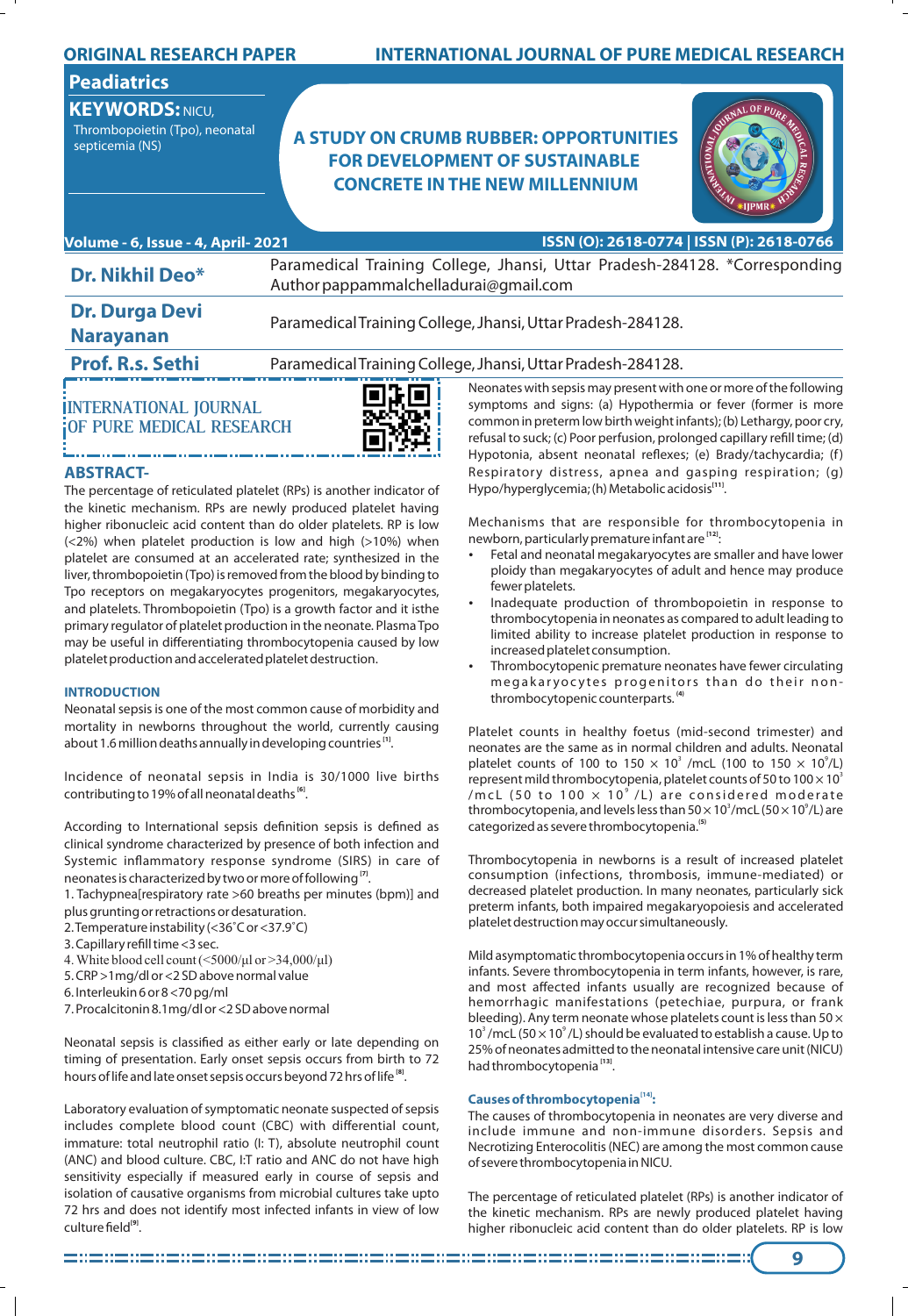# **ORIGINAL RESEARCH PAPER**

(<2%) when platelet production is low and high (>10%) when platelet are consumed at an accelerated rate; synthesized in the liver, thrombopoietin (Tpo) is removed from the blood by binding to Tpo receptors on megakaryocytes progenitors, megakaryocytes, and platelets. Thrombopoietin (Tpo) is a growth factor and it isthe primary regulator of platelet production in the neonate. Plasma Tpo may be useful in differentiating thrombocytopenia caused by low platelet production and accelerated platelet destruction.

- Platelet survival is nearly normal when platelet count is nearly normal, but that with increasingly severe thrombocytopenia platelet survival is progressively decreased.
- Bacterial sepsis causes thrombocytopenia by several mechanisms, including disseminated intravascular coagulation (DIC), endothelial damage, immune mediate destruction, platelet aggregation due to bacterial products adhering to platelet membrane, and decreased platelet production from infected bone marrow. Viral infections in the perinatal period can cause severe thrombocytopenia, presumably a result of sialic acid loss from platelet membrane due to viral neuraminidase, intravascular platelet aggregation, and decreased production from degeneration of megakaryocyte.
- Increased platelet consumption underlies the thrombocytopenia of sepsis or necrotizing enterocolitis (NEC) while decreased platelet production is thought to underlie the thrombocytopenia seen in neonates born to mothers with severe placental insufficiency
- Platelet transfusion remains the primary treatment modality for neonatal thrombocytopenia, but there is lack of agreement regarding the platelet count below which a newborn infant should be transfused. A recent survey of platelet transfusion practices among U.S. and Canadian neonatologists revealed wide practice differences in regard to platelet transfusion thresholds in different clinical scenarios and suggested that a high proportion of platelet transfusions were given to nonbleeding neonates with platelet counts between 50 and 100 × 10<sup>9</sup>/L, particularly in the first week of life.

## **AIMS AND OBJECTIVES**

- To study prevalence of thrombocytopenia in case of neonatal septicemia (NS)
- To study bacteriological profile in case of neonatal septicemia and its correlation to thrombocytopenia.
- To determine the requirement of platelet transfusion in case of neonatal septicemia with thrombocytopenia

## **MATERIALS AND METHODS:**

The study was conducted in the Neonatal Intensive Care Unit of Department of Pediatrics, Maharani Laxmi Bai Medical College, Jhansi from June 2018 to June 2019.

The study includes randomly selected 100 neonates (Preterm and Term) admitted as cases of neonatal septicemia during study period.

## **Study design:**Prospective study

## **INCLUSION CRITERIA:**

All neonates with clinical features of sepsis and confirmed by sepsis screen and blood culture,Sick looking apgar, Lethargy, Seizure, Sclerema, Centralcyanosis, Hypothermia (axillary temperature  $<$ 36 $^{\circ}$ C),Fever (axillary temperature > 37.5° C), Bradycardia - Heart rate <100/min,Tachycardia - Heart rate >160/min,Refusal to feedincreased prefeedaspirate, Chestretractions, Grunting, Abdominal distension increase abdominal girth by 2 cm from baseline,Increased respiratory rate > 60/min

## **EXCLUSION CRITERIA:**

Infants who were already on antibiotics,Neonates with congenital anomalies,Neonates whose parents or guardians did not agree to be a part of the study

## **SEPSIS SCREEN:**

Defined according to the criteria of Manroe et al and Lloyd and Oto.TLC  $<$  5000/mm<sup>3</sup> ANC  $<$  1800/mm<sup>3</sup> (Low count for term as per Manroe chart and Mouzinho's chart for VLBW infants) I/T > 0.2%, Micro chart  $ESR > 15$  mm in 1<sup>st</sup> hour, CRP  $>1$  mg/dl.

The platelet parameters studied included total platelet count, duration of thrombocytopenia, changes in platelet count and platelet nadir. Thrombocytopenia is defined as platelet counts less than  $150\times10^3/\mu l$ .

The duration of thrombocytopenia is the number of continuous days during which the platelet remained less than  $150\times10^3/\mu l$ . Platelets nadir is the lowest platelet count obtained for that neonate starting from the period the blood culture is drawn.

The above data time was collected tabulated and analysed.

### **Blood culture:**

It is the gold standard for diagnosis of septicemia and should be performed in all cases of suspected sepsis prior to starting of antibiotics. A positive blood culture with sensitivity of an isolated organism is the best guide to antimicrobial therapy.**The** Co-relation between platelet transfusion and among bleeding and non bleeding neonates and its outcome in preterm and term was calculated using Chi square test and p value <0.05 was considered significant.

## **RESULT**

|  | TABLE 1: GENDER WISE DISTRIBUTION OF STUDY GROUP |  |
|--|--------------------------------------------------|--|
|--|--------------------------------------------------|--|

| Gender | <b>Number of Patients</b> | Percentage (%) |
|--------|---------------------------|----------------|
| Male   | 64                        | 64%            |
| Female | 36                        | 36%            |
| Total  | 100                       | 100%           |

|               |  |  | TABLE 2: GESTATIONAL AGE-WISE DISTRIBUTION OF STUDY |  |
|---------------|--|--|-----------------------------------------------------|--|
| <b>CASES.</b> |  |  |                                                     |  |

| <b>Gestational age</b> | Number of Patients | Percentage (%) |
|------------------------|--------------------|----------------|
| <37 (Preterm)          | 64                 | 64%            |
| $>37$ (Term)           | 36                 | 36%            |
| Total                  | 100                | 100%           |

# **TABLE 3: DISTRIBUTION OF MICROORGANISM IN POSITIVE BLOOD CULTURES**

| <b>Blood culture</b> | <b>Number of cases</b> | Percentage (%) |
|----------------------|------------------------|----------------|
| <b>Gram Positive</b> | 20                     | 45.45%         |
| Gram negative        | 18                     | 40.90%         |
| Fungal               | 06                     | 13.63%         |
| Total                | 14                     | 100%           |

# **TABLE 4: BLOOD CULTURE ISOLATES IN STUDY GROUP (N=44)**

| Microorganism         | <b>Number of cases</b> | Percentage (%) |
|-----------------------|------------------------|----------------|
| Coagulase negative    | 14                     | 31.8%          |
| Staphylococcus        |                        |                |
| E.coli                | 11                     | 25%            |
| Staphylococcus aureus | 6                      | 13.6%          |
| P.aeruginosa          | 6                      | 13.6%          |
| Candida               | 6                      | 13.6%          |
| Klebsiella            |                        | 2.2%           |
| Total                 | 44                     | 100%           |

## **TABLE 5: DISTRIBUTION OF PATIENTS OF NEONATAL SEPSIS ACCORDING TO PLATELET COUNT.**

| <b>Platelet count</b>                  | Number of cases Percentage (%) |     |
|----------------------------------------|--------------------------------|-----|
| Normal platelet count                  | 52                             | 52% |
| Thrombocytopenia (Total)               | 48                             | 48% |
| Mild $(1-1.5 \, \text{lakh/mm}^3)$     | 09                             | 9%  |
| Moderate (0.5-1 lakh/mm <sup>3</sup> ) | 14                             | 14% |
| Severe (<0.5 lakh/mm <sup>3</sup> )    | 25                             | 25% |

## **TABLE 6: RELATION OF PLATELET COUNT WITH BIRTHWEIGHT**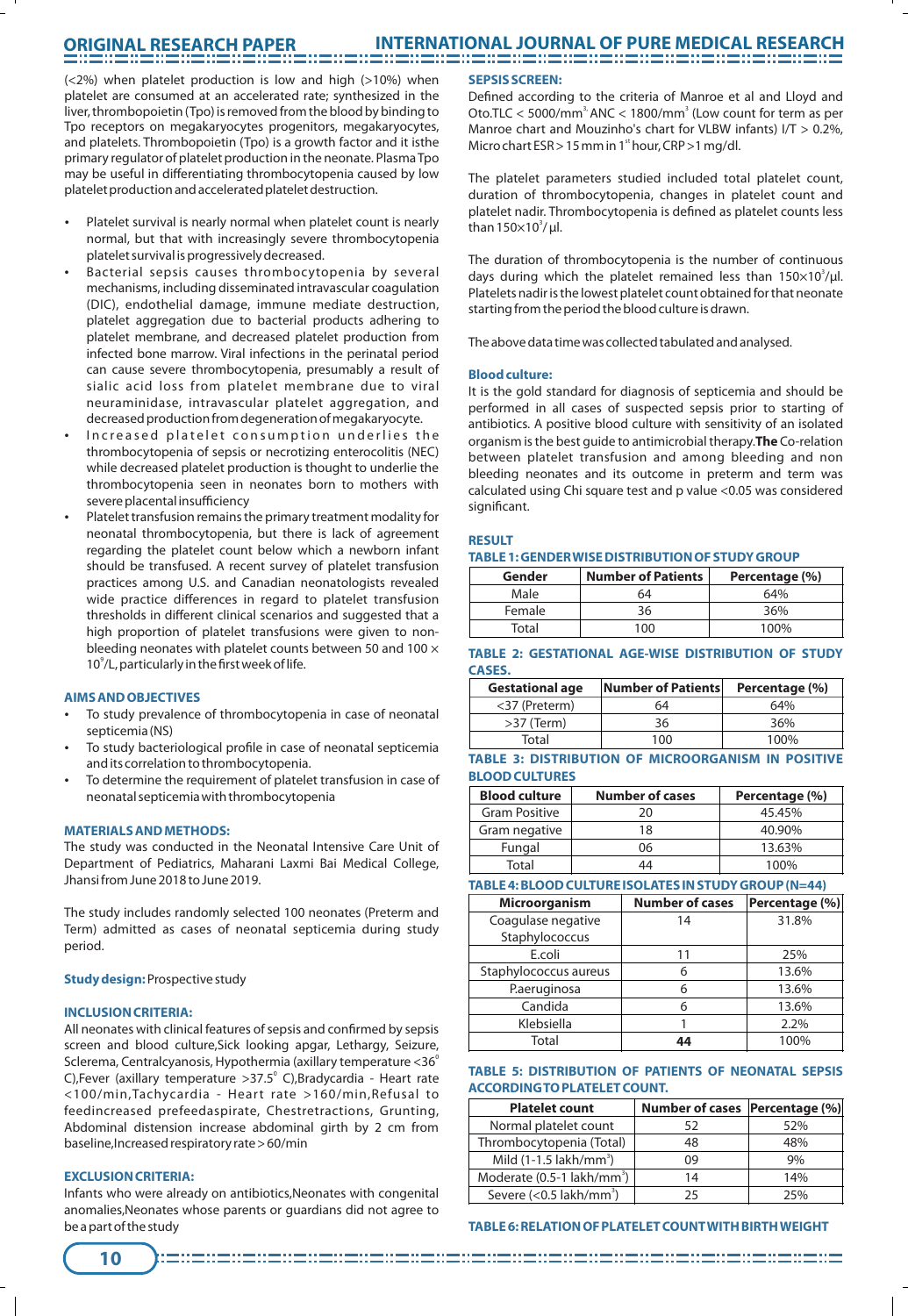# **ORIGINAL RESEARCH PAPER INTERNATIONAL JOURNAL OF PURE MEDICAL RESEARCH**

| <b>Platelet count</b> | <b>Birth weight</b> | <b>Total</b> |            |
|-----------------------|---------------------|--------------|------------|
|                       | $<$ 2500 gms        | $ >2500$ gms |            |
| Normal                | 32 (32%)            | 20 (20%)     | 52 (52%)   |
| Thrombocytopenia      | 41 (41%)            | 07(7%)       | 48 (48%)   |
| Total                 | 73 (73%)            | 27 (27%)     | 100 (100%) |

# **TABLE 7: Chi square test of two samples of birth weight in each category of the platelet counts.**

| <b>Platelet count</b> | <b>Birth weight</b> | Chi-                              | D | <b>Significa</b> |                           |
|-----------------------|---------------------|-----------------------------------|---|------------------|---------------------------|
|                       |                     | <2500 gms > 2500 gms square value |   |                  | nt                        |
| Normal                | 32 (32%)            | 20 (20%)                          |   |                  | 7.2204 0.00720 Significan |
| Thrombocytop          | 41 (41%)            | 07(7%)                            |   | 8                |                           |
| enia                  |                     |                                   |   |                  |                           |

# **TABLE 8: RELATION OF PLATELET COUNT WITH BLOOD CULTURE**

| <b>Blood culture</b>        |             | Normal platelet Thrombocytopenia |
|-----------------------------|-------------|----------------------------------|
|                             | count       |                                  |
| Blood culture positive (44) | 14 (31.81%) | 30 (68.19%)                      |
| Blood culture negative (56) | 38 (67.85%) | 18 (32.14%)                      |
| Total                       | 52 (52%)    | 48 (48%)                         |

## **Table 9: Chi-square test on two samples of birth weight in each category of the relation of platelet count with blood culture.**

| <b>Blood culture</b>        | <b>Normal</b><br>platelet | Thromboc<br>ytopenia square value | Chi-    | D-     | Significant  |
|-----------------------------|---------------------------|-----------------------------------|---------|--------|--------------|
|                             | count                     |                                   | test    |        |              |
| Blood culture   14 (31.81%) |                           | 30                                | 12.8216 | 0.     | Significant. |
| positive (44)               |                           | (68.18%)                          |         | 000343 |              |
| Blood culture 38 (67.85%)   |                           | 18                                |         |        |              |
| negative (56)               |                           | (32.14%)                          |         |        |              |

# TABLE 10: RELATION OF MICROORGANISM WITH **THROMBOCYTOPENIA.**

| Micro-Organism       | <b>Platelet count</b> | <b>Total</b>     |            |
|----------------------|-----------------------|------------------|------------|
|                      | <b>Normal</b>         | Thrombocytopenia |            |
| <b>Gram Positive</b> | 7 (15.90%)            | 13 (29.54%)      | 20(45.45%) |
| <b>Gram Negative</b> | 6(13.6%)              | 12 (27.27%)      | 18(40.87%) |
| Fungal               | $1(2.22\%)$           | 5(11.36%)        | 6(13.58%)  |
| Total                | 14 (31.81%)           | 30 (68.18%)      | 44(100%)   |

## TABLE 11: RELATION OF GESTIONAL AGE WITH **THROMBOCYTOPENIA AND BLEEDING**

| TOTAL NO. OF NEONATES n=100 |                       |                  |                |        |  |
|-----------------------------|-----------------------|------------------|----------------|--------|--|
| Gestational                 | With thrombocytopenia | With bleeding 26 |                | 81.25% |  |
| age < 37                    | $n = 32$              | No bleeding      | 6              | 18.75% |  |
| weeks                       | No thrombocytopenia   | With bleeding    | $\overline{2}$ | 6.25%  |  |
| $n = 64$                    | $n = 32$              | No bleeding      | 30             | 93.75% |  |
| Gestational                 | With thrombocytopenia | With bleeding    | $\overline{4}$ | 25%    |  |
| age > 37                    | $n = 16$              | No bleeding      | 12             | 75%    |  |
| weeks                       | No thrombocytopenia   | With bleeding    | 1              | 5%     |  |
| $n = 36$<br>$n = 20$        |                       | No bleeding      | 19             | 95%    |  |

# **TABLE 12: CO-RELATIONBETWEEN PLATELETTRANSFUSIONIN BLEEDING NEONATES ITS OUTCOME IN PRETERM AND TERM.**

| Platelet transfusion in bleeding patient ( $N=33$ ) |                      |  |     |  |
|-----------------------------------------------------|----------------------|--|-----|--|
| Gestational age $<$ 37 weeks n=28                   | Discharged 16 57.14% |  |     |  |
|                                                     | Expired   12 42.85%  |  |     |  |
| Gestational age $>37$ weeks n=5                     | Discharged 4         |  | 80% |  |
|                                                     | Expired              |  | 20% |  |

### **TABLE 13: CO-RELATION BETWEEN PLATELET TRANSFUSION AND AMONG BLEEDING AND NON BLEEDING NEONATES AND ITS OUTCOME IN PRETERM AND TERM**

| Gestational | <b>Mortality in</b> | <b>Mortality</b> | Chi-        | D- | <b>Significan</b> |
|-------------|---------------------|------------------|-------------|----|-------------------|
| age         | bleedina            | in non           | squar value |    | ce                |
|             | patients after      | bleeding         | e test      |    |                   |
|             | platelet            | patients         |             |    |                   |
|             | transfusion         | after            |             |    |                   |
|             |                     | platelet         |             |    |                   |
|             |                     | transfusion      |             |    |                   |

| <37 weeks   |  |  | 7.3634 0.006 Significant |
|-------------|--|--|--------------------------|
| (preterm)   |  |  |                          |
| $>=$ 37     |  |  |                          |
| weeks(term) |  |  |                          |

# **DISCUSSION**

The objective of our study was Thrombocytopenia in neonatal sepsis and requirement of platelet transfusion". This study was carried out in Neonatal Intensive Care Unit (NICU), Department of Paediatrics, Maharani Laxmi Bai Medical College, Jhansi from June 2018- June 2019.

- There were 100 newborns admitted as neonatal sepsis in our SNCU who fulfilled the inclusion criteria. Neonates were enrolled after parental Consent, was obtained.
- In our study Prevalence of thrombocytopenia in neonatal septicemia was 48%.
- Among these 100 cases of neonatal sepsis, 64 were males (64%) and 36 were females (36%), It was found that 64 (64%) neonates were preterm(<37Wks), and 36 (36) were term(>37wks). In our study, it is observed that neonatal sepsis most commonly occurred in babies having birth weight <2500gms (73%) as compared to babies with a birth weight >2500gms (27%).
- In this study, 64 cases had late onset sepsis, while 36 cases early onset sepsis.
- Blood culture was positive in 44 (44%) cases in our study. In our study, the most common organism isolated was CONS in 14 (31.8%), followed by E.coliin 11 (25%%) blood cultures. The other isolates were S.aureus 6(13.6%%), Peudomonas sp. 6 (13.6%%), Candida sp. 6 (13.6%%) and Klebsiella sp. 1 (2.2%). Hence gram positive organism were seen in 20 cases (45.45%), gram negative in 18 cases (40.9%), and fungal in 6 cases (13.6%). Hence, gram positive septicemia is more common than the other infections and the most common organism causing sepsis is CONS.
- Normal platelet count (1.5-4 lakh/mm3) is observed in 52 (52%) patients. Thrombocytopenia was found in 48 (48%) cases out of total 100 cases of sepsis. Mild thrombocytopenia was seen in 9/48 cases (18.75%), moderate in 14/48 (29.16%) and severe thrombocytopenia in 25/48 cases (52.08%) in the study group.
- It is found that thrombocytopenia is more common in preterm neonates and those with birth weight <2500gms. On statistical analysis, there is significant effect of birth weight on platelet count.
- It is found that thrombocytopenia is more common in gestational age <37wks. On statistical analysis, there is no significant effect of birth weight on gestational age.
- Thrombocytopenia was more commonly seen in culture proven cases of neonatal sepsis. 30/44 cases (68.18%%) which were culture positive had thrombocytopenia. 14/44 (31.8%%) had normal platelet count.
- In our study, thrombocytopenia was more commonly seen in gram positive infections 12/27 (44.44%), followed by gram negative infections 11/27 (25%) and fungi 4/27 (14.18%).
- In our study, among 100 cases, 19 cases expired. In total 19 expired cases, 12 had thrombocytopenia and 7 had normal platelet count.
- 12 out of total 19 expired cases, 3/12 (25%) had mild and moderate thrombocytopenia, while 6 (50%) had severe thrombocytopenia. Hence severe thrombocytopenia was more commonly seen in expired patients.
- Blood culture was sent in all expired patients.11 (57.9%) out of 19 expired patients, had culture positive and 8 (42.1%) had culture negative. all of them showed bacterial growth, the most common organism isCONS.

# **CONCLUSION**

We have thus come to the following conclusions based on this study

- Males have a higher incidence of neonatal sepsis than females.
- This might be due to epidemiological profile of admission. Neonatal sepsis is more common in preterm babies (<37wks)

**11**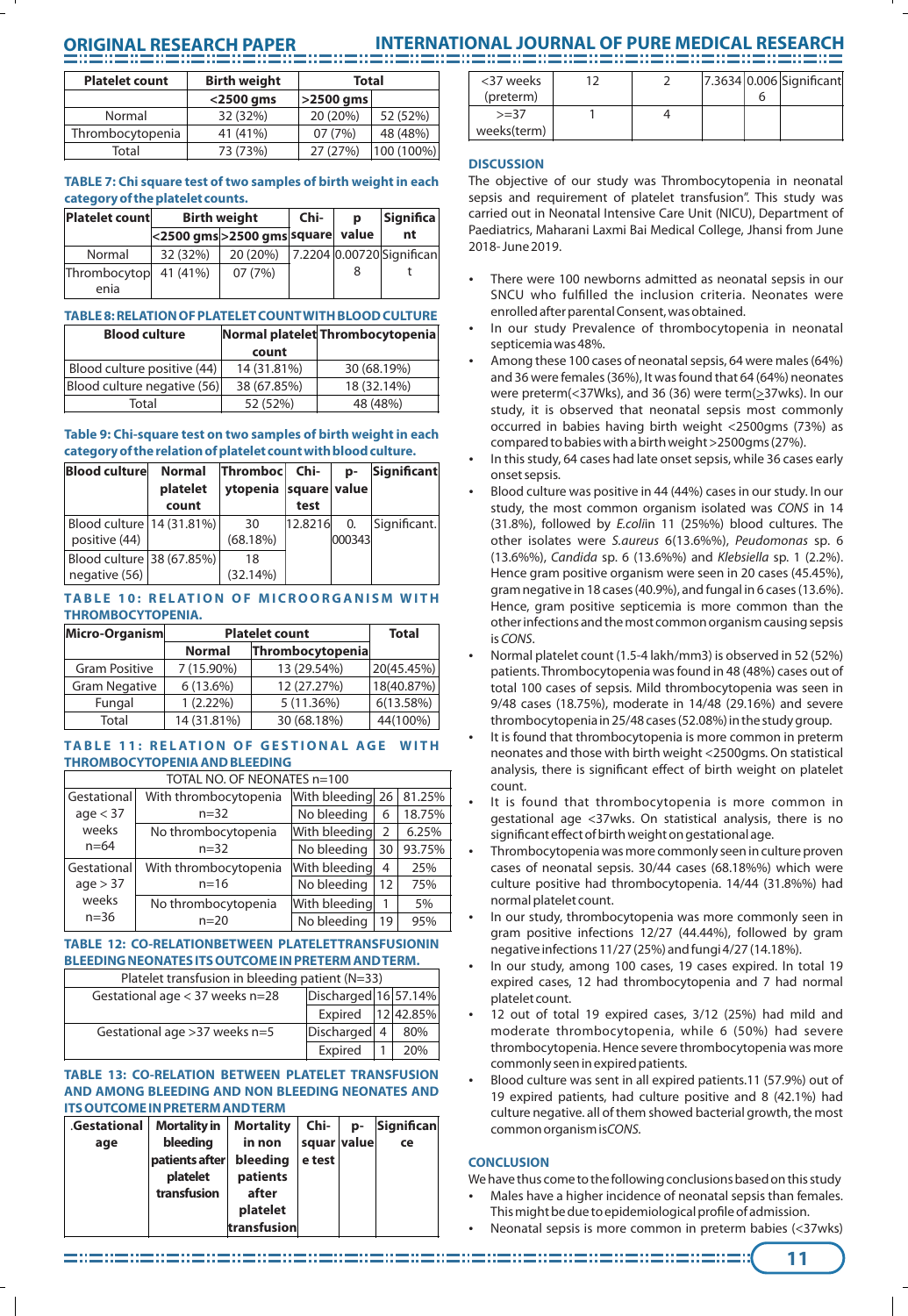# **ORIGINAL RESEARCH PAPER INTERNATIONAL JOURNAL OF PURE MEDICAL RESEARCH**

than term babies (>37wks).

- Neonatal sepsis more commonly occurs in babies having birth weight <2500gms as compared to babies with a birth weight >2500gms.
- Late onset sepsis is more common than early onset sepsis because of overcrowding and nasocomial infection.
- Refusal to feed and letharginess are the most common presentation seen in neonatal sepsis followed by respiratory distress and less common being CNS symptoms such as seizures.

Gram positive septicemia is more common than the other infections and the most common organism causing sepsis is CONS or isolated in most cases of neonatal sepsis

## **REFERENCES:**

- 1. Vergnano S, Sharland M, Kazembe P, et alNeonatal sepsis: an international perspectiveArchives of Disease in Childhood - Fetal and Neonatal Edition 2005;90:F220-FF224.
- 2. Darmstadt GL, Black RE, Santosham M. Research priorities and postpartum-care strategies for the prevention and treatment of neonatal infection in less developed countries. Pediatr Infect Dis J 2000; 19: 739-750.
- 3. Polin RA, St. Geme JW III. Neonatal sepsis. AdvPaediatr Infect Dis 1992; 7: 25-61.
- 4. WHO Young Infants Study Group. Bacterial etiology of serious infections in young infants in developing countries: results of a multicenter study. Pediatr Infect Dis J 1999; 18: S17-S22.
- 5. Sharma PP, Halder D, Dutta A. Bacteriological profile of neonatal septicemia. Indian Pediatr 1987; 11: 1010-1017.
- 6. M J Sankar,1 S B Neogi,2 J Sharma,2 M Chauhan,2 R Srivastava,3 P K Prabhakar,3 A Khera,3 R Kumar,3 S Zodpey,2 and V K Paul1,\*.State of newborn health in India.JPerinatol. 2016 Dec; 36(Suppl 3): S3–S8. Published online 2016 Dec 7. doi: 10.1038/jp.2016.183
- 7. Levy MM, Fink MP, Marshall JC, et al. 2001 SCCM/ ESICM/ACCP/ATS/SIS International Sepsis Definitions Conference. Crit Care Med 2003; 31:1250-1256.
- 8. B. J. Stoll, N. I. Hansen, P. J. Sánchez et al., "Early onset neonatal sepsis: the burden of group B streptococcal and E. coli disease continues,"Pediatrics, vol. 127, no. 5, pp. 817–826, 2011.
- 9. Christoph P. Hornik, MD,\*† Daniel K. Benjamin, PhD,‡Kristian C. Becker,† Daniel K. Benjamin, Jr., MD, MPH, PhD,\*† Jennifer Li, MD, MHS,\*† Reese H. Clark, MD,§ Michael Cohen-Wolkowiez, MD,\*† and P. Brian Smith, MD, MPH, MHS\*†.Use of the Complete Blood Cell Count in Early-Onset Neonatal Sepsis.Pediatr Infect Dis J. Author manuscript; available in PMC 2013 Aug 1.
- 10. Kari A. Simonsen,a,\*Ann L. Anderson-Berry,b,\*Shirley F. Delair,a,\*and H. Dele Daviescorrespondingauthora.Early-Onset Neonatal Sepsis.ClinMicrobiol Rev. 2014 Jan; 27(1): 21–47.
- 11. RajkumarMotiramMeshram, Vishal S Gajimwar, Swapnil D Bhongade.Predictors of mortality in outborns with neonatal sepsis: A prospective observational study.Year : 2019 | Volume : 26 | Issue : 4 | Page : 216-222
- 12. M R Lokeshwar, ManishaBavdekar, ShilpaKulkarni, Nitin Shah. Contributor Information and Disclosures. Department of Pediatrics, Sion Hospital, Mumbai, India.First Created: 02/13/2001
- 13. Wendy Wong and BertilGlader.Approach to the Newborn Who Has Thrombocytopenia.NeoReviews October 2004, 5 (10) e444 e450
- 14. Martha Sola-Visner, MD,1 HannesSallmon, BSc,1,2 and Rachel Brown, MD3.NEW INSIGHTS INTO THE MECHANISMS OF NON-IMMUNE THROMBOCYTOPENIA IN NEONATES.SeminPerinatol. 2009 Feb; 33(1): 43–51.
- 15. Fleischmann-Struzek C, Goldfarb DM, Schlattmann P, Schlapbach LJ, Reinhart K, Kissoon N. The global burden of paediatric and neonatal sepsis: a systematic review. Lancet Respir Med. 2018;6(3):223–230.
- 16. Wu JH, Chen CY, Tsao PN, Hsieh WS, Chou HC. Neonatal sepsis: a 6-year analysis in a neonatal care unit in Taiwan. PediatrNeonatol. 2009;50(3):88–95.
- 17. UNICEF, WHO, The World Bank, and The United Nations. Levels and Trends in Child Mortality. New York, NY: UNICEF; 2011.
- 18. Mamatha P. Samaga.Prevalence of neonatal septicaemia in a tertiary care hospital in Mandya, Karnataka, India.Vol 4, No 7 (2016)
- 19. Rabindran1, Hemant Parakh2, Ramesh J K3, Prashant Reddy4.Prevalence and Course of Thrombocytopenia in Culture Positive and Culture Negative Neonatal Sepsis.Vol 1, No 03 (2014).
- 20. Thaver D, Zaidi AK. Burden of neonatal infections in developing countries: a review of evidence from community-based studies. Pediatr Infect Dis J. 2009; 28(1 Suppl) : 3 -9
- 21. Takkar VP, Bhakoo ON, Narang A. Scoring system for the prediction of early neonatal infections. Indian Pediatr. 1974 Sep;11(9):597-600. PubMed PMID: 4443063.
- 22. Singh M, Narang A, Bhakoo ON. Predictive perinatal score in the diagnosis of neonatal sepsis. J Trop Pediatr. 1994 Dec;40(6):365- 8. doi: 10.1093/tropej/40.6.365. PubMed PMID: 7853443.
- 23. Sankar MJ, Agarwal R, Deorari AK, Paul VK. Sepsis in the newborn. Indian J Pediatr. 2008 Mar;75(3):261-6. Review. PubMed PMID: 18376095.
- 24. M. JeevaSankar, Ramesh Agarwal, Ashok K. Deorari&Vinod K. Paul.Sepsis in the newborn.The Indian Journal of Pediatrics volume 75, pages261–266(2008)
- 25. Rajiv Aggarwal, NupurSarkar, Ashok K. Deorari&Vinod K. Paul.Sepsis in the newborn.The Indian Journal of Pediatrics volume 68, pages1143–1147(2001)
- 26. Seo K, McGregor JA, French JI. Preterm birth is associated with increased risk of maternal and neonatal infection. Obstet Gynecol. 1992 Jan;79(1):75-80. PubMed PMID: 1727591.
- 27. Tallur SS, Kasturi AV, Nadgir SD, Krishna BV. Clinicobacteriological study of neonatal septicemia in Hubli. Indian J Pediatr. 2000 Mar;67(3):169-74. PubMed PMID: 10838717.
- 28. Maya RaghavanG. P. MondalB. Vishnu BhatS. Srinivasan.Perinatal risk factors in neonatal infections.May 1992, Volume 59, Issue 3, pp 335–340
- 29. A.S.M. NawshadUddin Ahmed, M.A.K. Azad Chowdhury, MahbulHoque and Gary L. Darmstadt\*.Clinical and Bacteriological Profile of Neonatal Septicemia in a Tertiary level Pediatric Hospital in Bangladesh.Indian Pediatrics 2002; 39:1034-1039
- 30. Gerdes JS. Diagnosis and management of bacterial infections in the neonate. Pediatr Clin North Am. 2004 Aug;51(4):939-59, viiiix. Review. PubMed PMID: 15275982.
- 31. Richard E. Tremblay, PhD,\* Daniel S. Nagin, PhD,‡ Jean R. Séguin, PhD,\* Mark Zoccolillo, MD,§ Philip D. Zelazo, PhD,|| Michel Boivin, PhD,¶ Daniel Pérusse, PhD,\* and Christa Japel, PhD\*.Physical Aggression During Early Childhood: Trajectories and Predictors.Pediatrics. 2004 Jul; 114(1): e43–e50.
- 32. Betty Chacko,InderpreetSohi.Early onset neonatal sepsis.The Indian Journal of Pediatrics 72(1):23-6 · February 2005.
- 33. Jeffrey S. GerdesRichardPolin.Early diagnosis and treatment of neonatal sepsis.The Indian Journal of Pediatrics January 1998, Volume 65, Issue 1, pp 63–78.
- 34. Chiesa C, Panero A, Osborn JF, Simonetti AF, Pacifico L. Diagnosis of neonatal sepsis: a clinical and laboratory challenge. Clin Chem. 2004 Feb;50(2):279-87. Review. PubMed PMID: 14752012.
- 35. Abida Malik, Hasani S.E., Khan H.M., and Ahmed A.J. (2001).Nosocomial infections in newborns. Indian Pediatrics 38: 68-7.
- 36. Gerdes JS, Polin R. Early diagnosis and treatment of neonatal sepsis. Indian J Pediatr. 1998 Jan-Feb;65(1):63-78. Review. PubMed PMID: 10771948.
- 37. Polinski C. The value of the white blood cell count and differential in the prediction of neonatal sepsis. Neonatal Netw. 1996 Oct;15(7):13-23. Review. PubMed PMID: 9035640.
- 38. da Silva O, Ohlsson A, Kenyon C. Accuracy of leucocyte indices and C-reactive protein for diagnosis of neonatal sepsis: A critical review. Pediatr Infect Dis J. 1995;14:362–6.
- 39. Manroe BL, Weinberg AG, Rosenfeld CR, Browne R. The neonatal blood count in health and disease. I. Reference values for neutrophilic cells. J Pediatr. 1979 Jul;95(1):89-98. PubMed PMID: